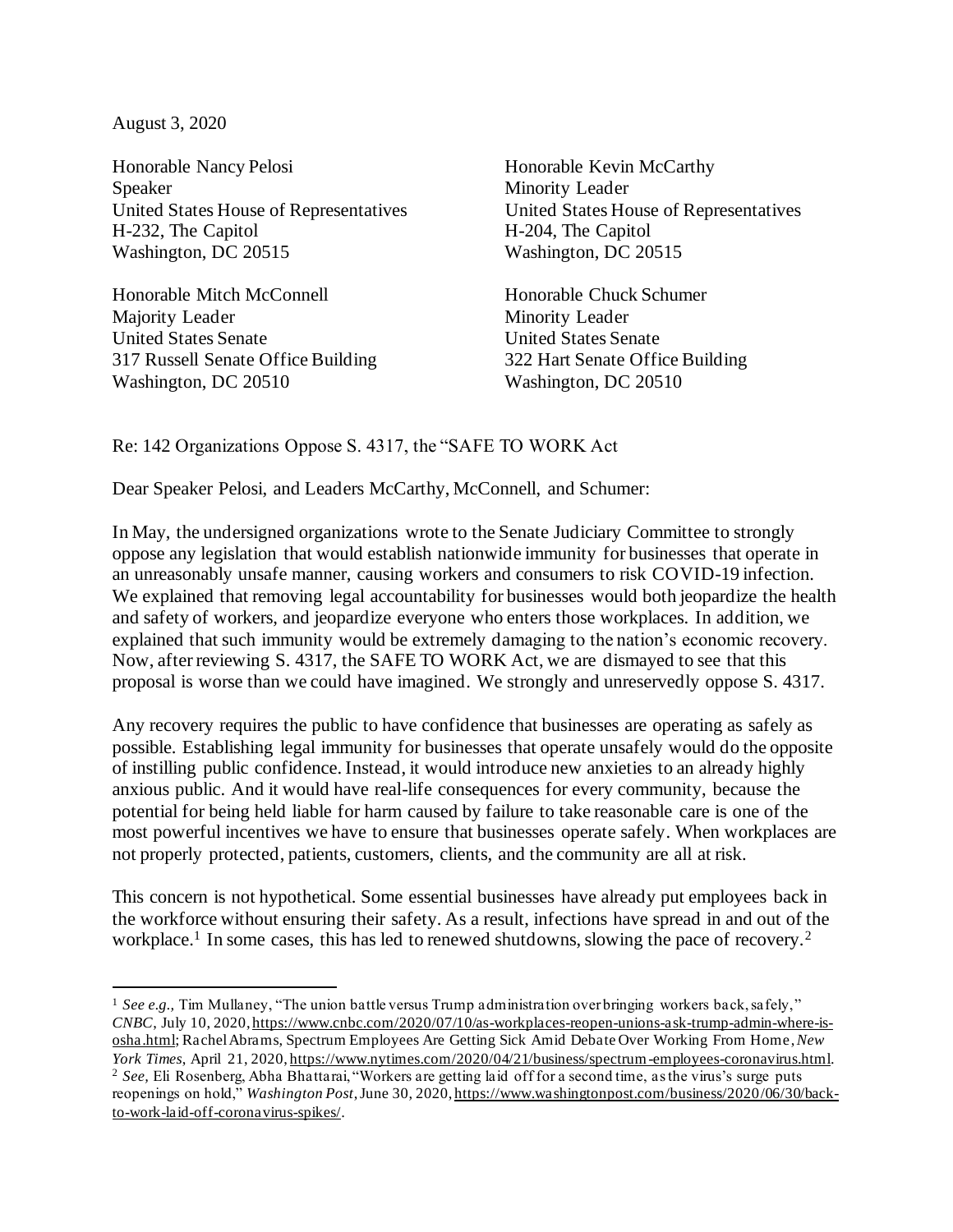From protecting the food supply chain to preventing needless deaths in nursing homes,<sup>3</sup> it is clear that companies responsible for the health and safety of others must have every incentive to act responsibly. The pandemic cannot be an excuse for failing to take reasonable steps to protect workers and the public.

Greatly compounding the problem are recent trends toward deregulation and lax regulatory enforcement of workplaces. <sup>4</sup> The federal Occupational Safety and Health Administration has substantially stepped back from its role to protect the health and safety of workers during this pandemic.<sup>5</sup> Under these circumstances, the specter of unsafe workplaces is a significant concern. Without adequate protective equipment and other safety measures, workers will be deterred from coming back to work. Immunity would only exacerbate these problems.

We strongly oppose S, 4317. We urge you to reject this and similar immunity proposals and instead to focus on protecting workers, especially black and brown workers who bear the brunt of the coronavirus crisis, and provide the necessary safety nets to ensure that people can pay their rent and put food on the table. For any questions or follow-up, please contact Joanne Doroshow, Center for Justice & Democracy, joanned@centerjd.org, or Remington A. Gregg, Public Citizen, rgregg@citizen.org.

Very sincerely,

| Accountable.US                              | <b>CAARMA</b> Consumer Advocates Against  |
|---------------------------------------------|-------------------------------------------|
| AFL-CIO                                     | <b>Reverse Mortgage Abuse</b>             |
|                                             |                                           |
| <b>AFSCME</b>                               | California Employment Lawyers             |
| African American Ministers In Action        | Association                               |
| Alfred E Smith Houses Resident              | California Reinvestment Coalition         |
| Association, Inc.                           | <b>Center for American Progress</b>       |
| Alianza Nacional de Campesinas              | <b>Center for Auto Safety</b>             |
| <b>Alliance for Justice</b>                 | <b>Center for Biological Diversity</b>    |
| <b>American Association for Justice</b>     | <b>Center for Digital Democracy</b>       |
| American Museum of Tort Law                 | <b>Center for Disability Rights</b>       |
| <b>American Muslim Health Professionals</b> | The Center for HIV Law and Policy         |
| Asian Pacific American Labor Alliance,      | Center for Justice & Democracy            |
| <b>AFL-CIO</b>                              | <b>Center for Popular Democracy</b>       |
| <b>Autistic Self Advocacy Network</b>       | <b>Center for Progressive Reform</b>      |
| <b>Bazelon Center for Mental Health Law</b> | Center for Science in the Public Interest |
| A Better Balance                            | CenterLink: The Community of LGBT         |
| <b>BiNet USA</b>                            | Centers                                   |
| Blue Ridge Environmental Defense League     | Chapel Hill Organization for Clean Energy |
|                                             | Citizen Works                             |

<sup>3</sup> *See,* "43% of U.S. Coronavirus Deaths Are Linked to Nursing Homes," *New York Times,* June 27, 2020, [https://www.nytimes.com/interactive/2020/us/coronavirus-nursing-homes.html;](https://www.nytimes.com/interactive/2020/us/coronavirus-nursing-homes.html).

<sup>4</sup> *See,* Liz Essley Whyte, "Trump's favorite weapon in the coronavirus fight: Deregulation," *Vox*, June 30, 2020, [https://www.vox.com/2020/6/30/21303842/trump-deregulation-coronavirus-public-health-rules.](https://www.vox.com/2020/6/30/21303842/trump-deregulation-coronavirus-public-health-rules)

<sup>5</sup> *See e.g.,* Tim Mullaney, "The union battle versus Trump administration over bringing workers back, safely," *CNBC*, July 10, 2020, [https://www.cnbc.com/2020/07/10/as-workplaces-reopen-unions-ask-trump-admin-where-is](https://www.cnbc.com/2020/07/10/as-workplaces-reopen-unions-ask-trump-admin-where-is-osha.html)[osha.html.](https://www.cnbc.com/2020/07/10/as-workplaces-reopen-unions-ask-trump-admin-where-is-osha.html)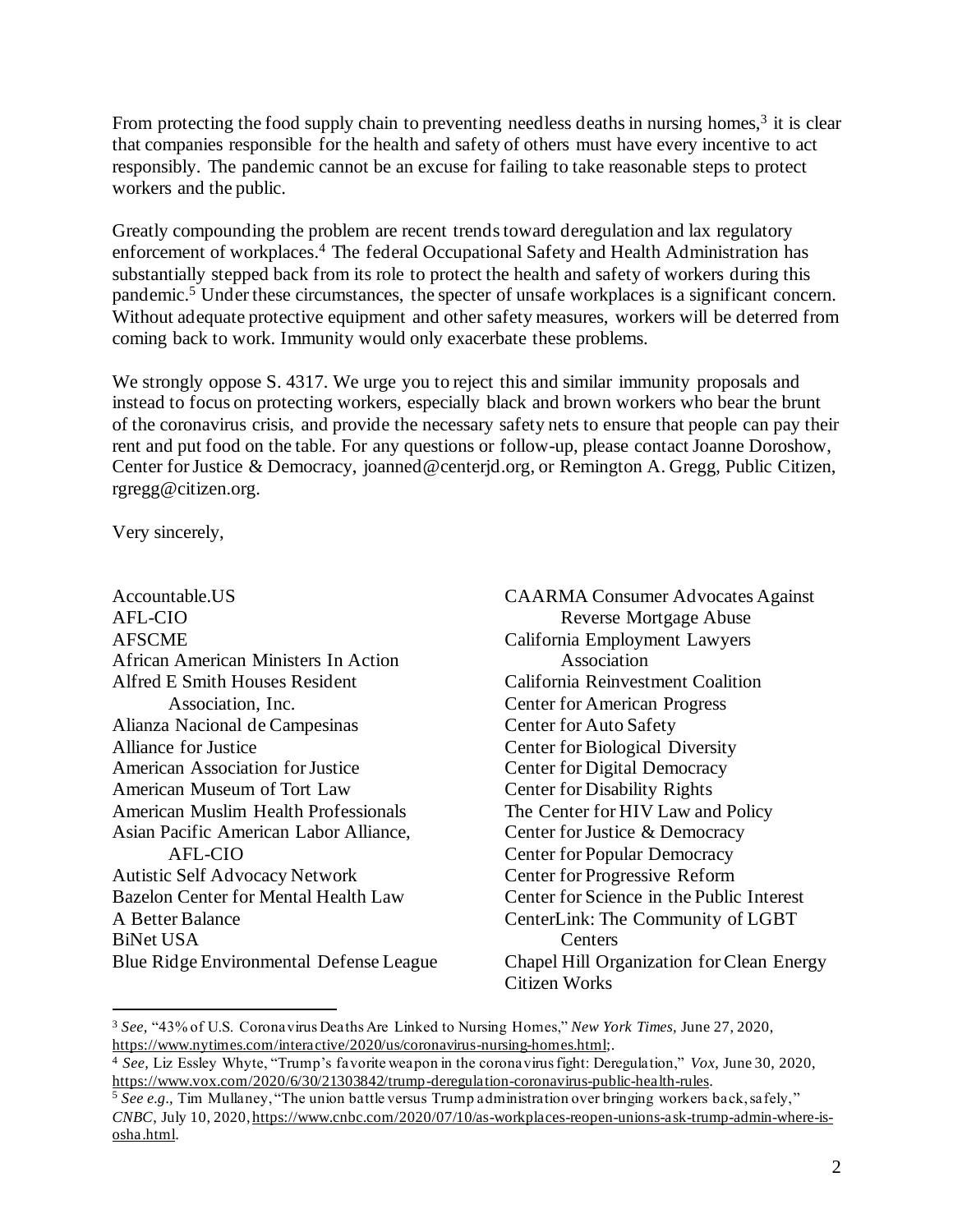Constitutional Accountability Center Consumer Action Consumer Assistance Council, Inc. Consumer Federation of America Consumer Federation of California Consumer Reports Consumer Watchdog Consumers for Auto Reliability and Safety Cortland County Mutual Aid Network Delaware Community Reinvestment Action Council, Inc. Demos Disability Rights Education & Defense Fund **Earthjustice** Economic Policy Institute Empowering Pacific Islander Communities (EPIC) Environmental Working Group Equal Voice Action Equality North Carolina Essential Information Farmworker Association of Florida Florida Silver Haired Legislature, Inc Food & Water Action Freedom Network USA Friends of the Batiquitos Lagoon Futures Without Violence Georgia Watch Global Witness Government Information Watch Green For All Greenpeace USA Housing and Economic Rights Advocates Human Rights Watch Impact Fund Indivisible Institute for Agriculture and Trade Policy Interfaith Center on Corporate Responsibility International Brotherhood of Teamsters Justice for Migrant Women Justice in Aging Largo Florida Civic Association The Leadership Conference on Civil and Human Rights Leading Age California Legal Aid at Work Long Term Care Community Coalition

Main Street Alliance Mental Health Legal Advisors Committee (MHLAC) Minority Veterans of America Modern Military Association of America Mohegan Congregational Church and Inmate Legal Aid Program **NAACP** NAACP Legal Defense and Educational Fund Inc. (LDF) National Association of Consumer Advocates National Center for Law and Economic Justice National Center for Transgender Equality National Consumer Voice for Quality Long-Term Care National Consumers League National Council of Asian Pacific Americans National Council of Jewish Women National Council for Occupational Safety and Health (National COSH) National Employment Law Project National Employment Lawyers Association National Equality Action Team National Lawyers Guild National Lawyers Guild-Mass Chapter National Partnership for Women & Families National Wildlife Federation National Women's Health Network National Women's Law Center National Workrights Institute Natural Resources Defense Council NC Justice Center NETWORK Lobby for Catholic Social Justice New America's Open Technology Institute New Economics for Women Northwest Workers' Justice Project NYPIRG Oasis Legal Services OCA - Asian Pacific American Advocates OHS Section, American Public Health Association Open Markets Institute Oxfam America Partnership for Working Families